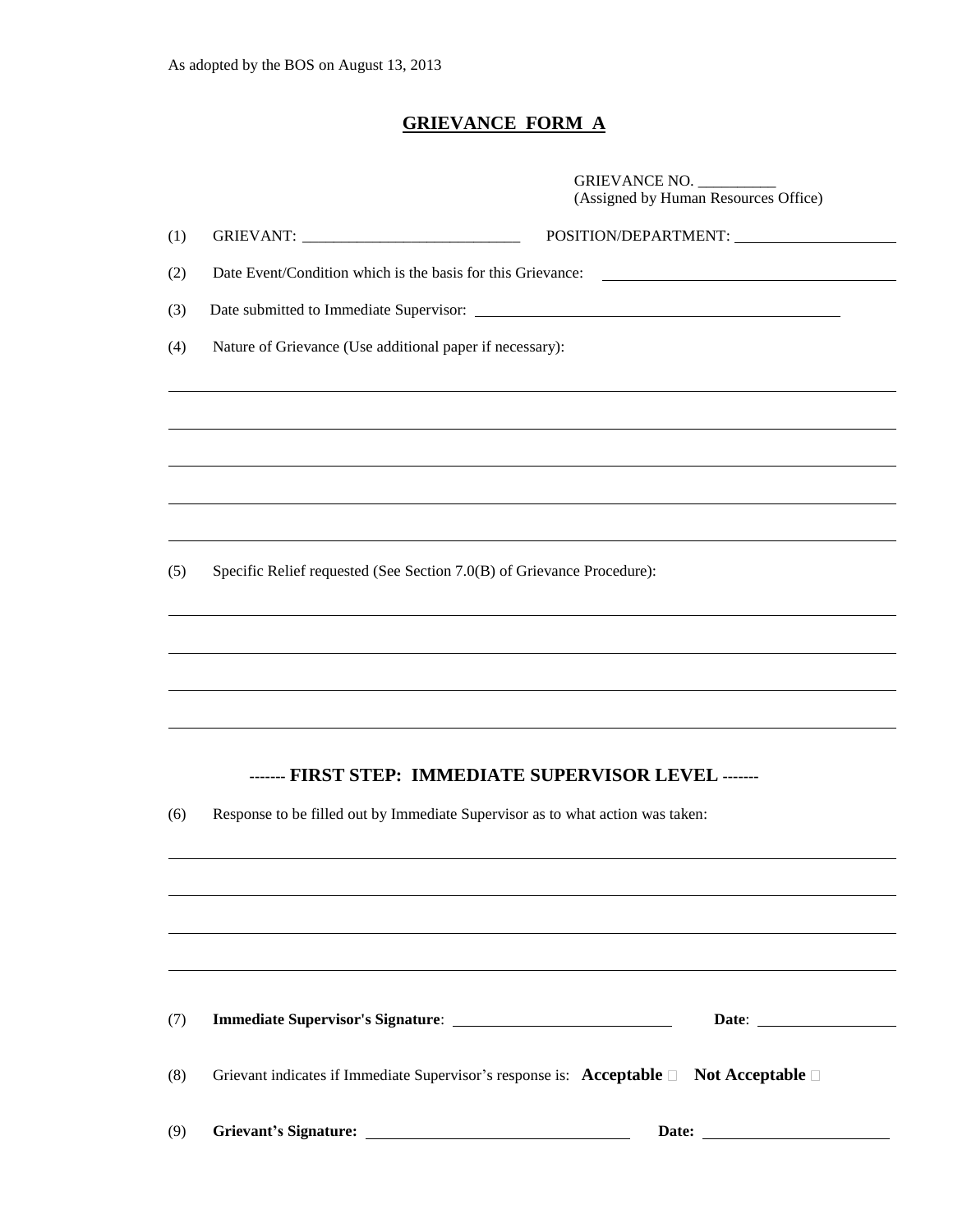| (15)                 | Grievant indicates if a hearing is requested before the County Administrator: Yes $\Box$      | $\overline{N_0}$      |
|----------------------|-----------------------------------------------------------------------------------------------|-----------------------|
| (16)                 |                                                                                               |                       |
| (17)                 | Response to be filled out by County Administrator as to what action was taken:                |                       |
|                      |                                                                                               |                       |
|                      |                                                                                               |                       |
|                      |                                                                                               |                       |
| (18)                 |                                                                                               |                       |
| (19)                 | Grievant indicates if County Administrator's response is: <b>Acceptable</b> $\Box$            | Not Acceptable $\Box$ |
| (20)<br>$Yes \Box$   | Grievant indicates if a hearing is requested before the Chairman of the Board of Supervisors: |                       |
|                      | $\mathbf{N}\mathbf{o}$ $\square$                                                              |                       |
|                      |                                                                                               |                       |
|                      |                                                                                               |                       |
|                      | Response to be filled out by Board Chairman as to what action was taken:                      |                       |
|                      |                                                                                               |                       |
|                      |                                                                                               |                       |
| (21)<br>(22)<br>(23) |                                                                                               |                       |
| (24)                 | <b>Board Chairman's Signature:</b>                                                            | Date: $\qquad \qquad$ |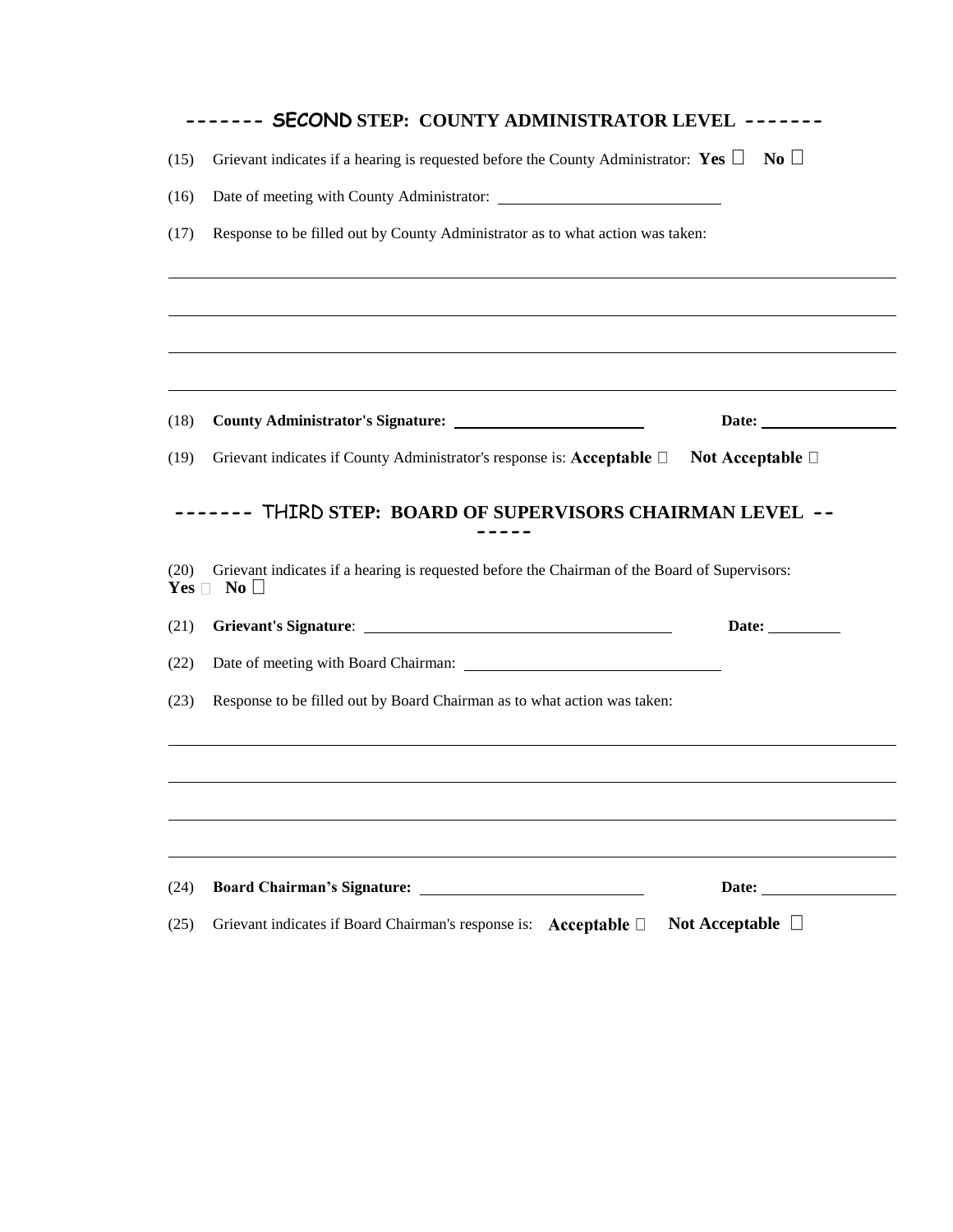#### **GRIEVANCE FORM B**

GRIEVANCE NO. \_\_\_\_\_\_\_\_\_\_ (Assigned by Human Resources Office)

| <b>GRIEVANT:</b>                                                                                                     | POSITION/DEPARTMENT: |  |  |  |
|----------------------------------------------------------------------------------------------------------------------|----------------------|--|--|--|
| Date Event/Condition which is the basis for this Grievance:                                                          |                      |  |  |  |
| --- FOURTH STEP: ADMINISTRATIVE HEARING OFFICER REQUEST --                                                           |                      |  |  |  |
| (26) Grievant indicates if a hearing is requested before an Administrative Hearing Officer:<br>$Yes \Box No \Box$    |                      |  |  |  |
| Grievant's Signature:<br>(27)                                                                                        | Date:                |  |  |  |
| If a hearing is desired, the grievant will advise the Human Resources Office and provide<br><b>Grievance Form B.</b> |                      |  |  |  |

**If no hearing is desired, the grievant is requested to send a copy of this form to the Human Resources Office in order to close the grievance file.**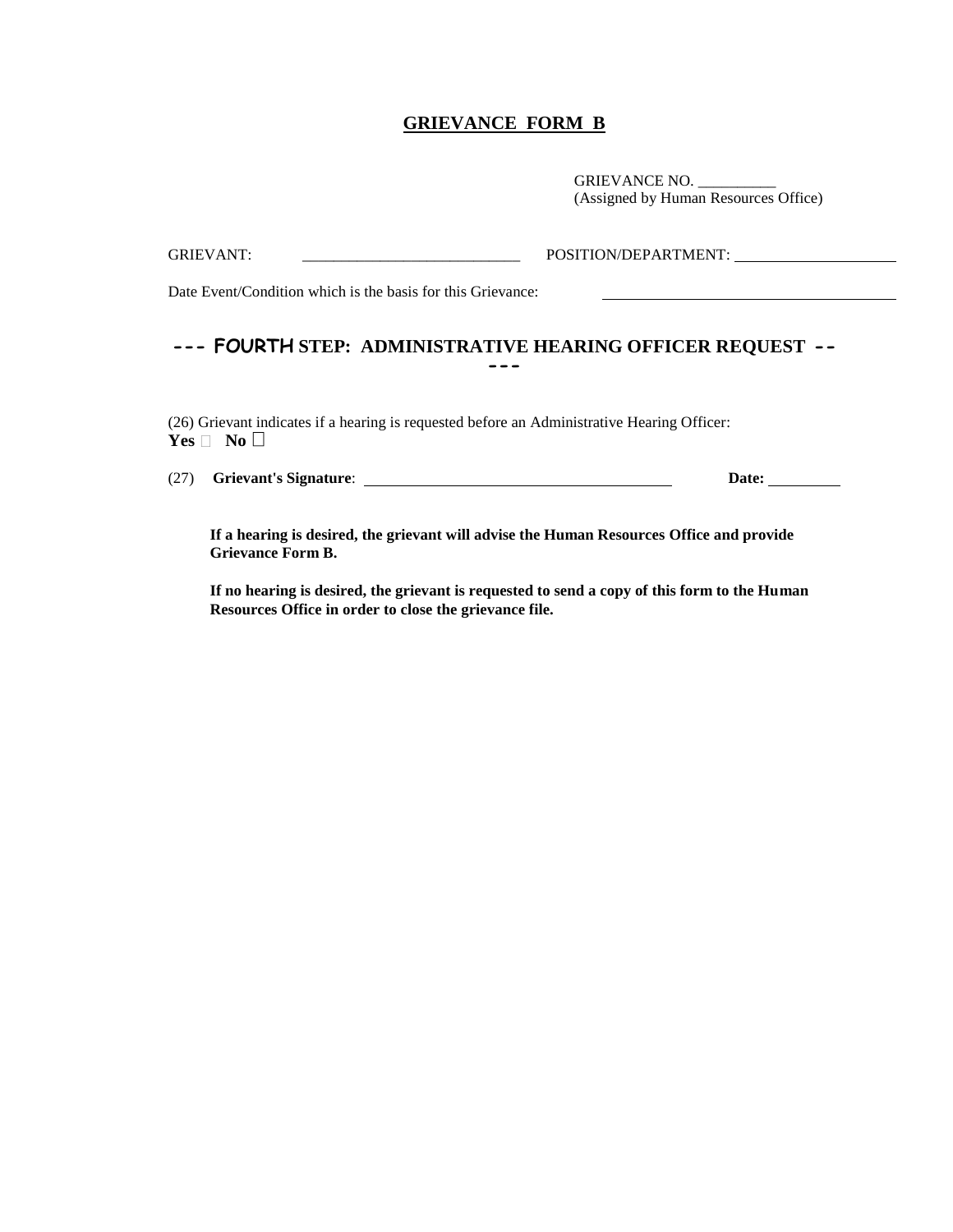Grievance No.

| <b>DETERMINATION OF GRIEVABILITY</b> |  |
|--------------------------------------|--|
|--------------------------------------|--|

## **FORM C**

| 1. | Grievant:                                                                                                                       |                                |
|----|---------------------------------------------------------------------------------------------------------------------------------|--------------------------------|
| 2. | Nature of Grievance: (See Grievance Form A. Here state nature in brief).                                                        |                                |
|    |                                                                                                                                 |                                |
|    |                                                                                                                                 |                                |
|    |                                                                                                                                 |                                |
| 3. | County Administrator's Determination:                                                                                           |                                |
|    |                                                                                                                                 | Not Grievable:                 |
|    | Reason (only if not grievable):                                                                                                 |                                |
|    |                                                                                                                                 |                                |
|    |                                                                                                                                 |                                |
|    |                                                                                                                                 |                                |
|    |                                                                                                                                 |                                |
|    | 4. Appeal                                                                                                                       | County Administrator -<br>Date |
|    | I wish to appeal the decision on grievability. Please transmit the necessary papers to<br>the Circuit Court as required by law. |                                |

\_\_\_\_\_\_\_\_\_\_\_\_\_\_\_\_\_\_\_\_\_\_\_\_\_\_\_\_\_\_\_ Grievant -- Date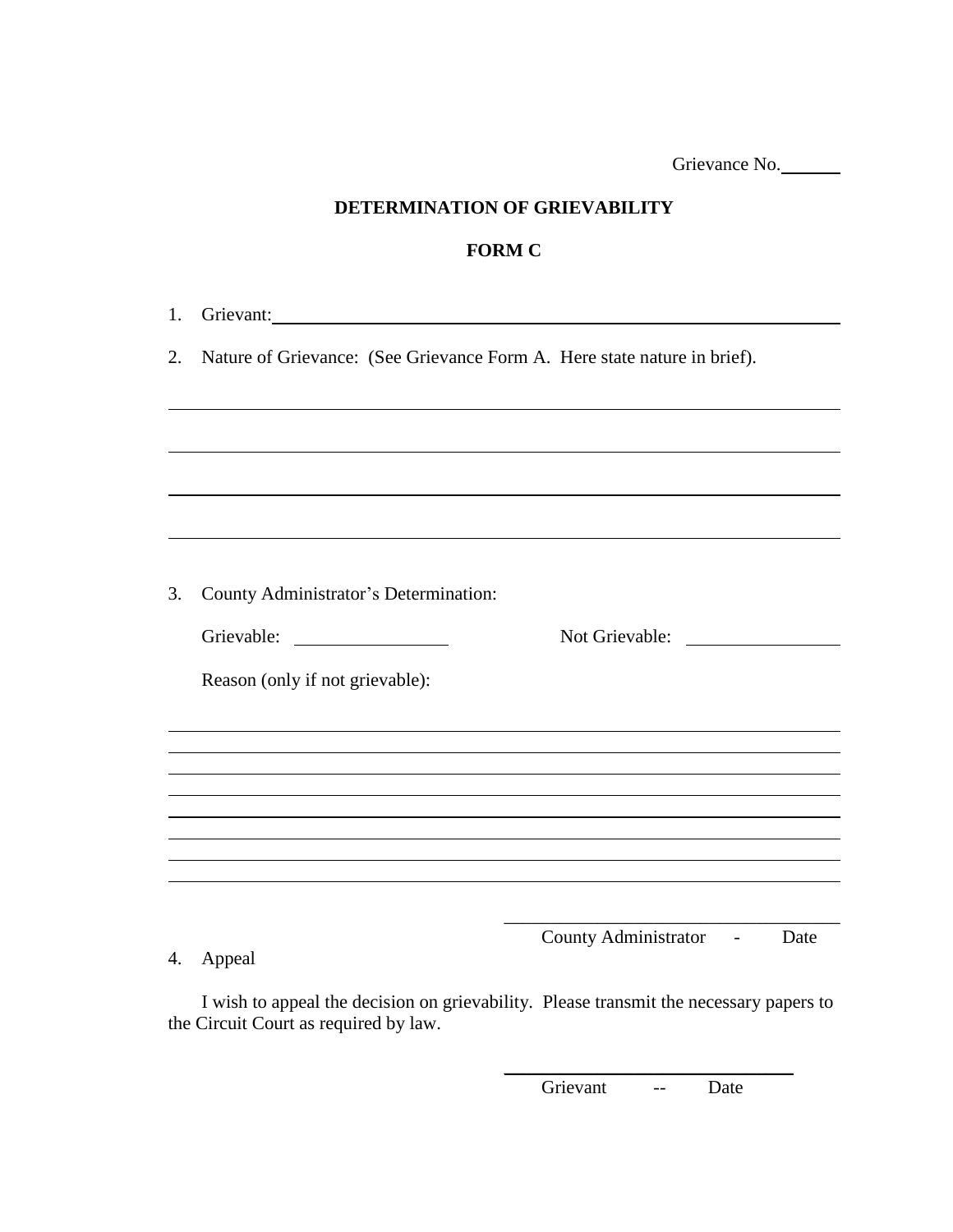Grievance No.

#### **DECISION OF HEARING OFFICER FORM D**

Date(s) of Hearing:

Place of Hearing: No. 1996. The Second Second Second Second Second Second Second Second Second Second Second Second Second Second Second Second Second Second Second Second Second Second Second Second Second Second Second S

Summary of Grievance: (Use additional paper if necessary)

Summary of Evidence:

Findings of Fact: